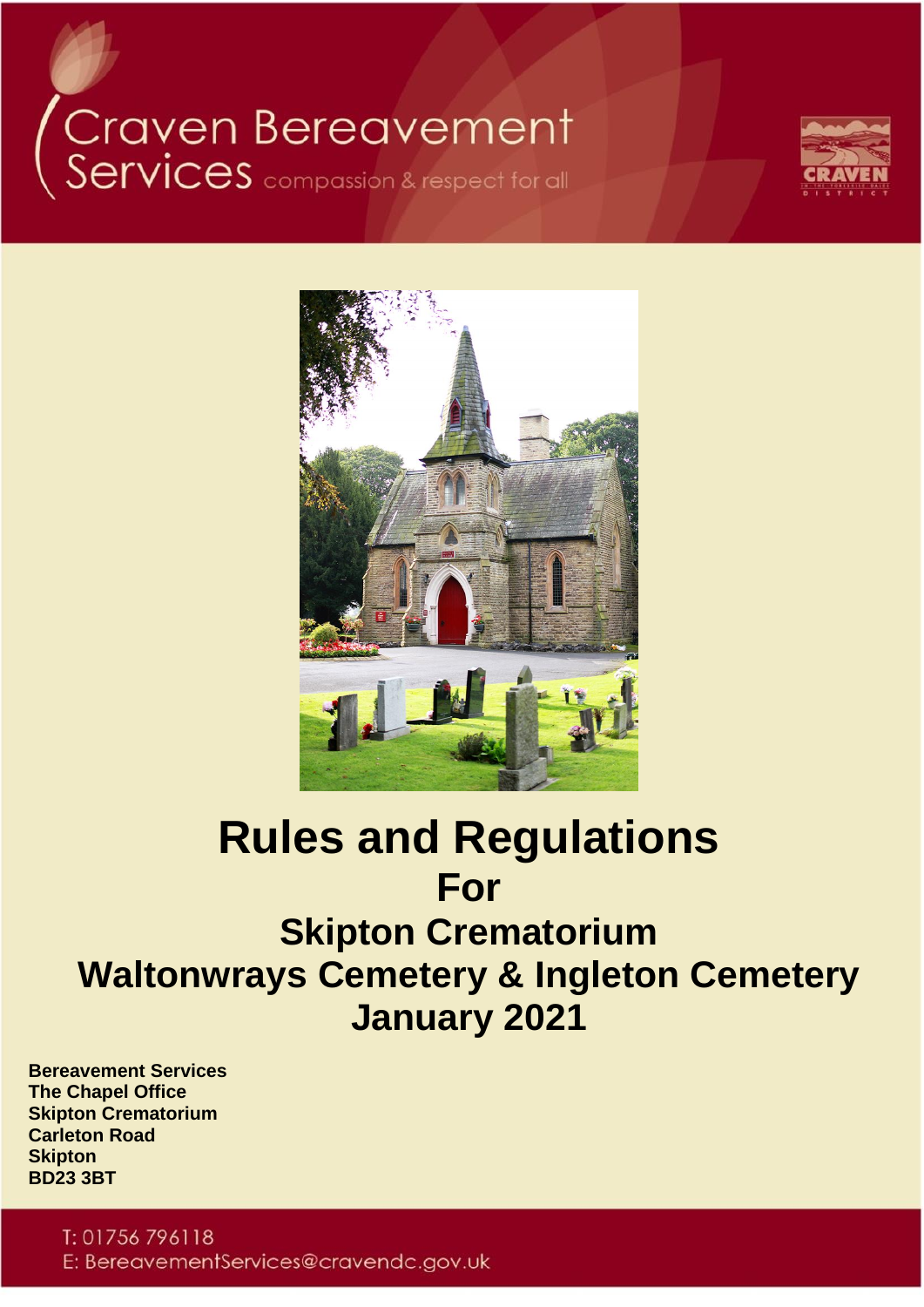# **Contents**

| 1    |  |
|------|--|
| 2    |  |
| 3    |  |
| 3.1  |  |
| 3.2  |  |
| 3.3  |  |
| 3.4  |  |
| 3.5  |  |
| 3.6  |  |
| 3.7  |  |
| 3.8  |  |
| 3.9  |  |
| 3.10 |  |
| 3.11 |  |
| 3.12 |  |
| 3.13 |  |
| 3.14 |  |
| 4    |  |
| 4.1  |  |
| 4.2  |  |
| 4.3  |  |
| 4.4  |  |
| 4.5  |  |
| 4.6  |  |
| 4.7  |  |
| 4.8  |  |
| 4.9  |  |
| 4.10 |  |
| 4.11 |  |
| 5    |  |
| 6    |  |
| 7    |  |
| 8    |  |
| 9    |  |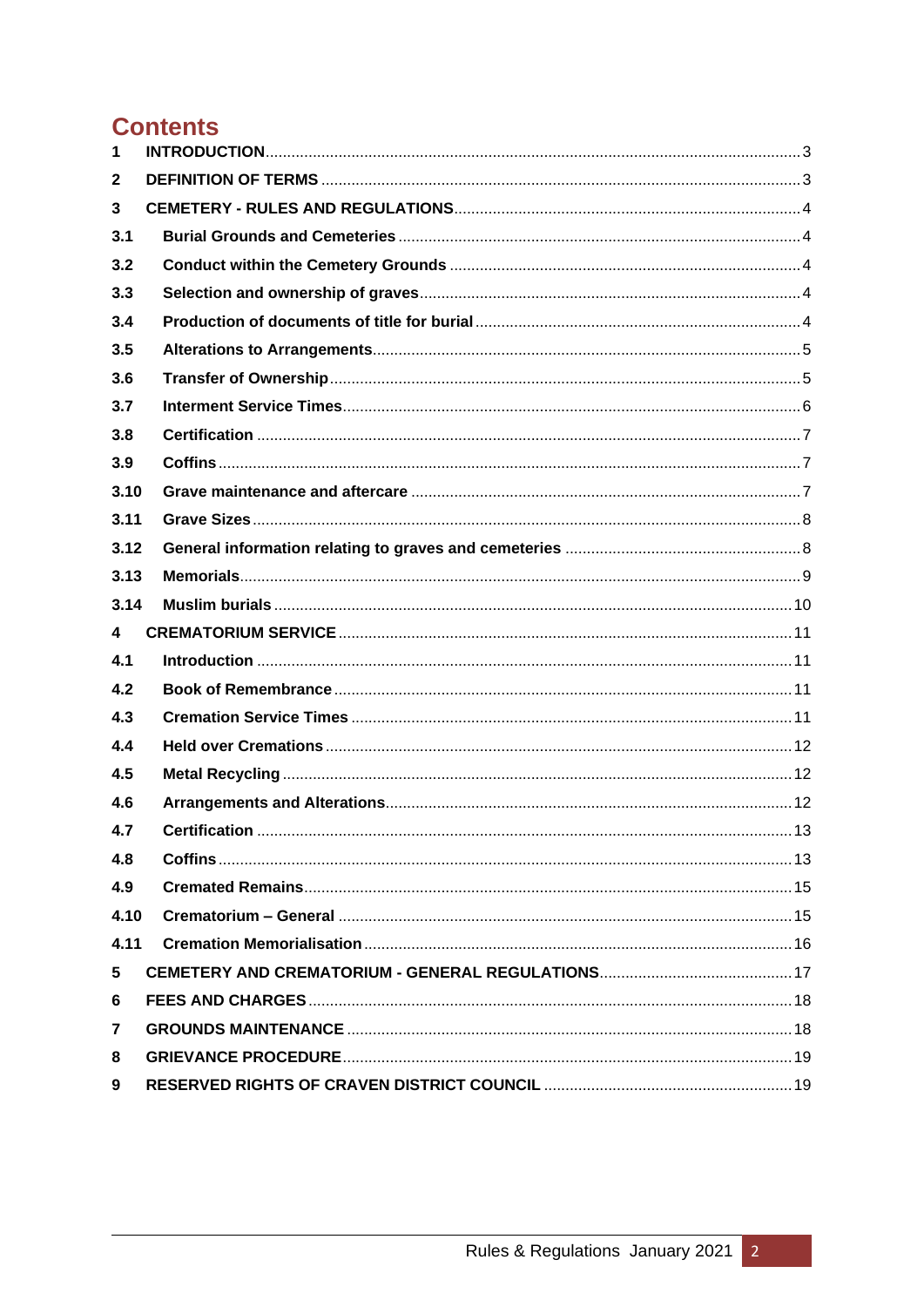## <span id="page-2-0"></span>**1 INTRODUCTION**

These Regulations have been made by Craven District Council in relation to the Cemeteries and Crematorium it provides.

All enquiries regarding Craven Bereavement Services should be directed to:

#### **Bereavement Services**

The Chapel Office Skipton Crematorium Carleton Road **Skinton** North Yorkshire BD23 3BT Telephone: 01756 796118 Email: [bereavementservices@cravendc.gov.uk](mailto:bereavementservices@cravendc.gov.uk) Web: [www.cravendc.gov.uk/bereavement](http://www.cravendc.gov.uk/bereavement)

Office Opening Times:

Monday to Friday  $8.30$  am  $-4.30$  pm Weekends Closed Public Holidays Closed

#### <span id="page-2-1"></span>**2 DEFINITION OF TERMS**

"**The Council**" means Craven District Council

"**The Cemetery**" means the cemeteries provided by the Council.

"**The Bereavement Services Manager**" means the person who has the delegated responsibility by the Council to manage the bereavement service.

"**Crematorium**" means the Chapel and Crematory where cremation funerals take place.

"**Crematorium Grounds**" means the Gardens of Remembrance and other memorial grounds associated with the Crematorium and Waltonwrays Cemetery.

"**Grave**" means a burial place formed in the ground by excavation without an internal wall of brickwork or stonework which is backfilled with earth.

"**Vault**" means an underground burial place with an internal wall of bricks/concrete blocks and a concrete base which is divided into separate chambers, each of which is sealed in an approved manner after each interment, and the vault sealed with top covers.

"**Exclusive Right of Burial**" means the exclusive right of burial in a specific grave and is issued to the owner of the "Deed of Grant". In September 2002 the exclusive right of burial was reduced from a period of 100 years to a period of 30 years. This does not affect any deeds issued prior to this date.

"**The Medical Referee and Deputies**" are the medical practitioners for Craven District Council appointed by the Ministry of Justice to undertake statutory duties required for cremation.

"**Working Days**" means the days on which the relevant Cemeteries and Crematorium service office is open.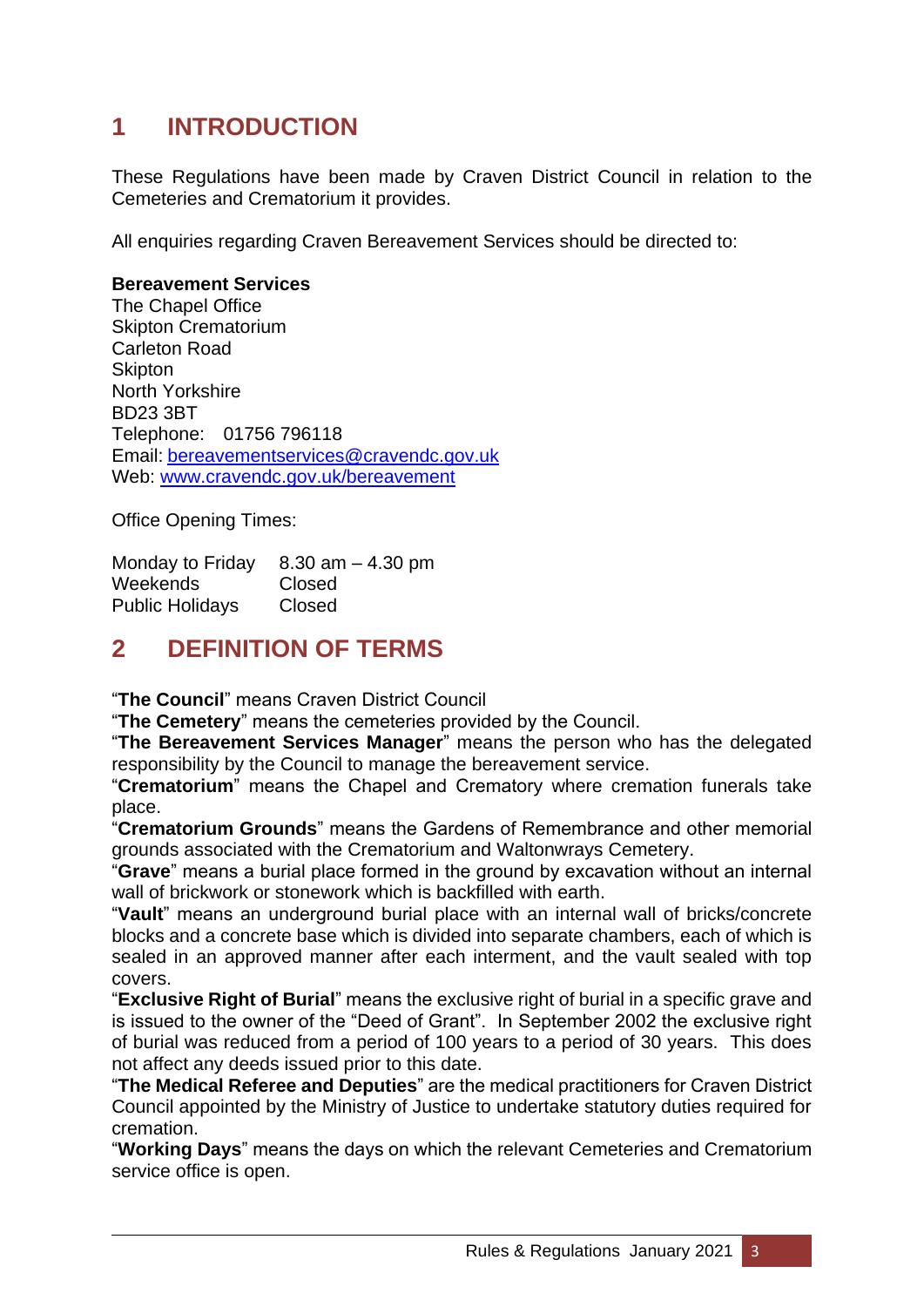# <span id="page-3-0"></span>**3 CEMETERY - RULES AND REGULATIONS**

#### <span id="page-3-1"></span>**3.1 Burial Grounds and Cemeteries**

Cemeteries controlled by Craven Bereavement Services are:

#### **Waltonwrays Cemetery**

Carleton Road, Skipton, North Yorkshire BD23 3BT

#### **Ingleton Cemetery**

Clapham Old Road, Ingleton, Lancashire LA6 3JA

#### <span id="page-3-2"></span>**3.2 Conduct within the Cemetery Grounds**

The Cemeteries are maintained to a high standard and are provided as a quiet area for people to visit so they can reflect and remember their loved ones. Consequently, we request that visitors act accordingly and respect the need of others.

If however they do not then attention is drawn to the Local Authorities Cemetery Order 1977 and any amendments thereto:

The order provides that no person shall:

- wilfully create any disturbance in a cemetery
- commit any nuisance in a cemetery
- wilfully interfere with any burial taking place
- wilfully interfere with any grave or vault, any tombstone or any other memorial, or any flowers or plants or any such matter
- play any game or sport in a cemetery

#### **DOGS IN CEMETERIES**

Dogs are permitted within the cemetery grounds but must remain on their lead at all times. All dog waste **MUST** be cleared up and disposed of.

#### <span id="page-3-3"></span>**3.3 Selection and ownership of graves**

Every interment shall take place either in a private grave or in a public grave. New graves will be selected by either the Bereavement Services Officer or by the family of the deceased.

#### <span id="page-3-4"></span>**3.4 Production of documents of title for burial**

A purchased grave, including vaults, in which the Exclusive Right of Burial has been purchased, shall not be opened without the production of the Deed of Grant and written consent of the owner, or of his or her legal representative. In the case where the Deed of Grant has been lost or mislaid an indemnity will need to be completed.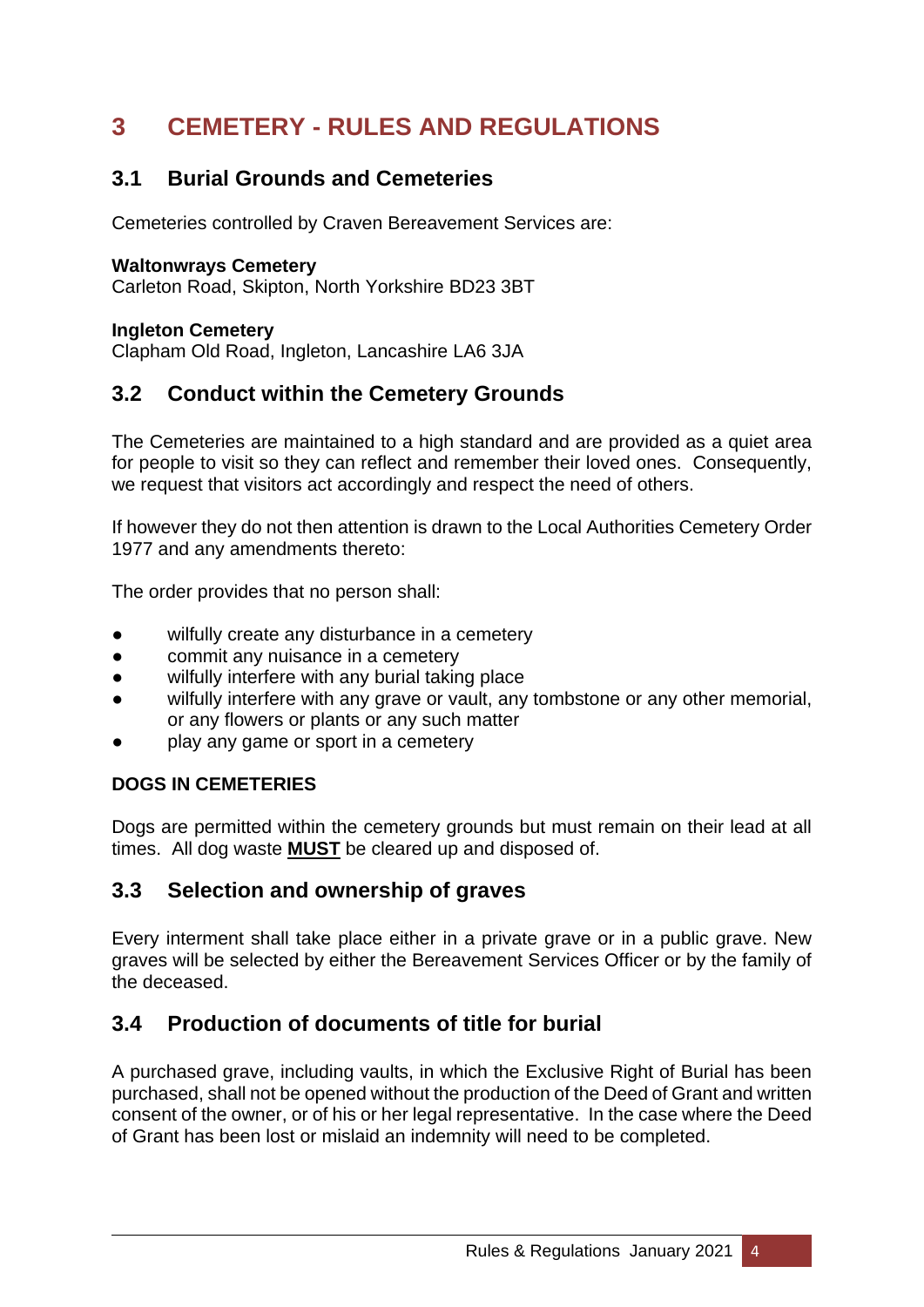Where the consent of the owner cannot be obtained, the grave will be opened on the application of any person whom the Council shall consider entitled thereto. In the case of an Executor of a Will being appointed then they may apply for the burial of the deceased in any grave space that the deceased is so entitled to be buried in.

In cases of the deceased not appointing a Solicitor or where the deceased died intestate the Applicant in this case must satisfy the Council of their entitlement to open the grave. This is done by completing and returning a Statutory Declaration which needs signing in front of a Ministry of Oaths to take ownership of the grave space and giving an indemnity to the Council at his or her own expense.

Statutory Declaration Indemnity forms may be obtained from the Bereavement Services Office at Waltonwrays Cemetery.

Craven District Council have a right to charge an administration fee for the transfer of any Burial Rights.

#### <span id="page-4-0"></span>**3.5 Alterations to Arrangements**

Any cancellation of a service may incur a charge in respect of any work which has already been carried out; this will be at the discretion of the Bereavement Services Manager.

The time booked for a funeral must be punctually observed were at all possible, to prevent inconvenience or one funeral impending with another. This is necessary to preserve the personal effect of the service attended by the bereaved, and to reflect care and consideration.

#### <span id="page-4-1"></span>**3.6 Transfer of Ownership**

Any transfer of the Exclusive Right of Burial in any grave shall not be deemed valid unless such transfer has been previously registered at the Bereavement Services **Office** 

Where the current owner is still alive and wishes to transfer ownership to another person an Assignment of Ownership must be properly completed and returned to the Bereavement Services Office. An Assignment of Ownership is available on request from this office.

Transfer of Ownership of a grave may take place where the registered grave owner is deceased by submitting any of the following to the Bereavement Services Office:

- **Letters of Administration**
- Completion of a Statutory Declaration to be signed in front of a Ministry of Oaths.

Craven District Council have a right to charge an administration fee for the transfer of any Burial Rights.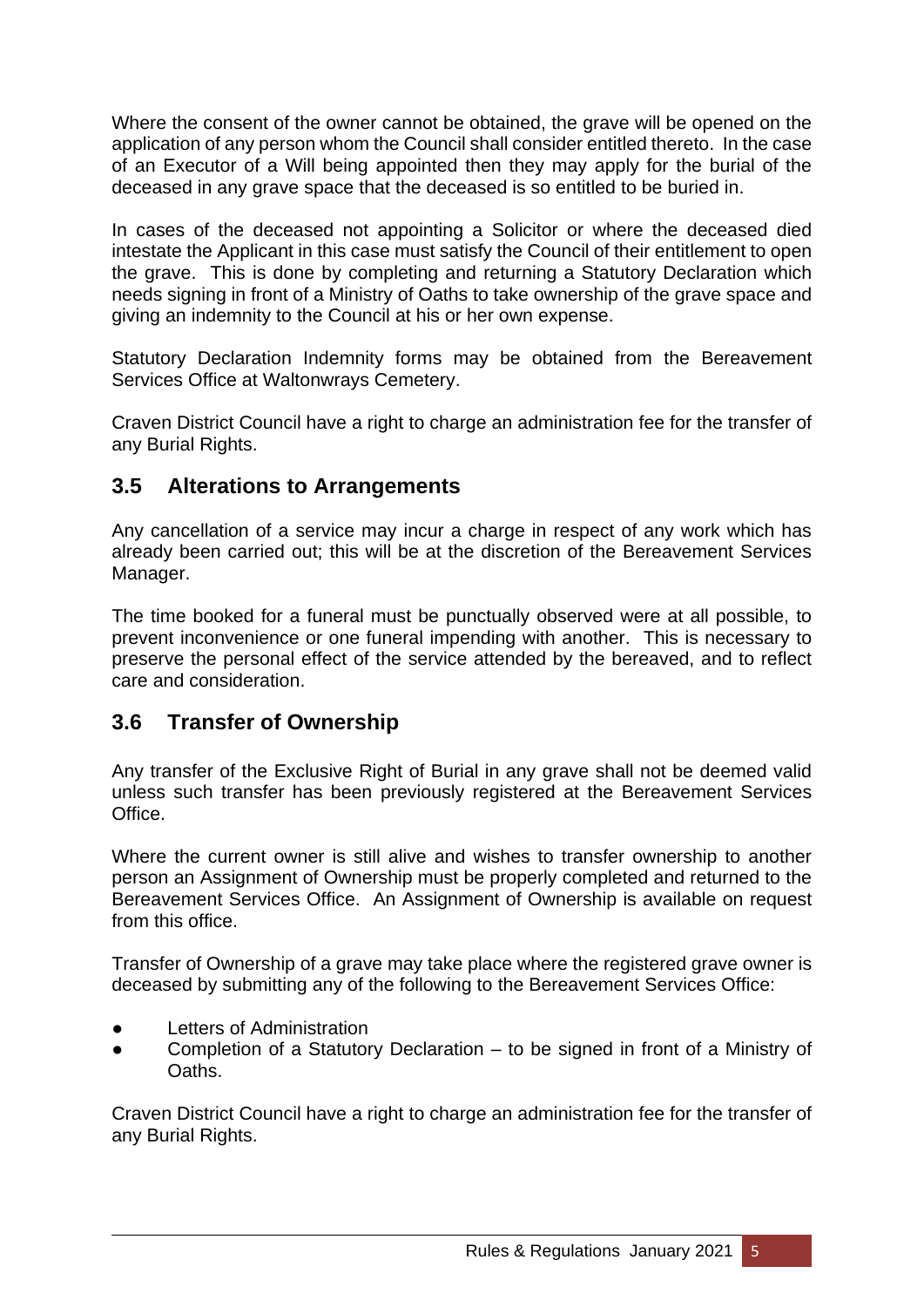#### <span id="page-5-0"></span>**3.7 Interment Service Times**

It is not possible to allow interments on Christmas Day, New Year's Day or Good Friday in either of our cemeteries. With the exception of Muslim burials we are also unable to accept burials on Bank Holidays or Sundays. Muslim burials on the weekend and bank holidays (except religious holidays) are only permitted subject to the availability of our contract grave digger and Craven District Council Staff.

**Between April and September**: the latest burial time which includes prior use of the chapel will be at 3.00 pm and at 3.30 pm for a burial which is straight to the grave.

**Between October and March**: the latest burial time which includes prior use of the chapel will be at 2.10 pm and at 2.45 pm for a burial which is straight to the grave.

This includes burials in the Muslim section of Waltonwrays Cemetery.

Burials may be accepted at other times at the discretion of the Bereavement Services Manager, especially for the burial of cremated remains.

Notice of Interment Forms must be submitted to the Bereavement Services Office no less than 48 hours (excluding Weekends and Bank Holidays) prior to the proposed burial date.

All forms must be submitted including the exact coffin size. For traditional coffin shaped coffins exclude handles For casket shaped coffins include handles (except for cremated remains).

We recognise that some families like to inter their loved ones in caskets which exceed 29" in width. This is possible in certain parts of the cemetery by purchasing a grave which can accommodate this size coffin (an additional fee will be payable). This also allows the family the opportunity to install a larger sized memorial (subject to permit and regulations).

In the case of a burial taking place in the Muslim section a minimum of 24 hours' notice must be given. This will be accepted by telephone; however, an exact coffin size must be given when the burial is booked.

All funerals entering the cemetery shall be under the control and discretion of the Bereavement Services Officer.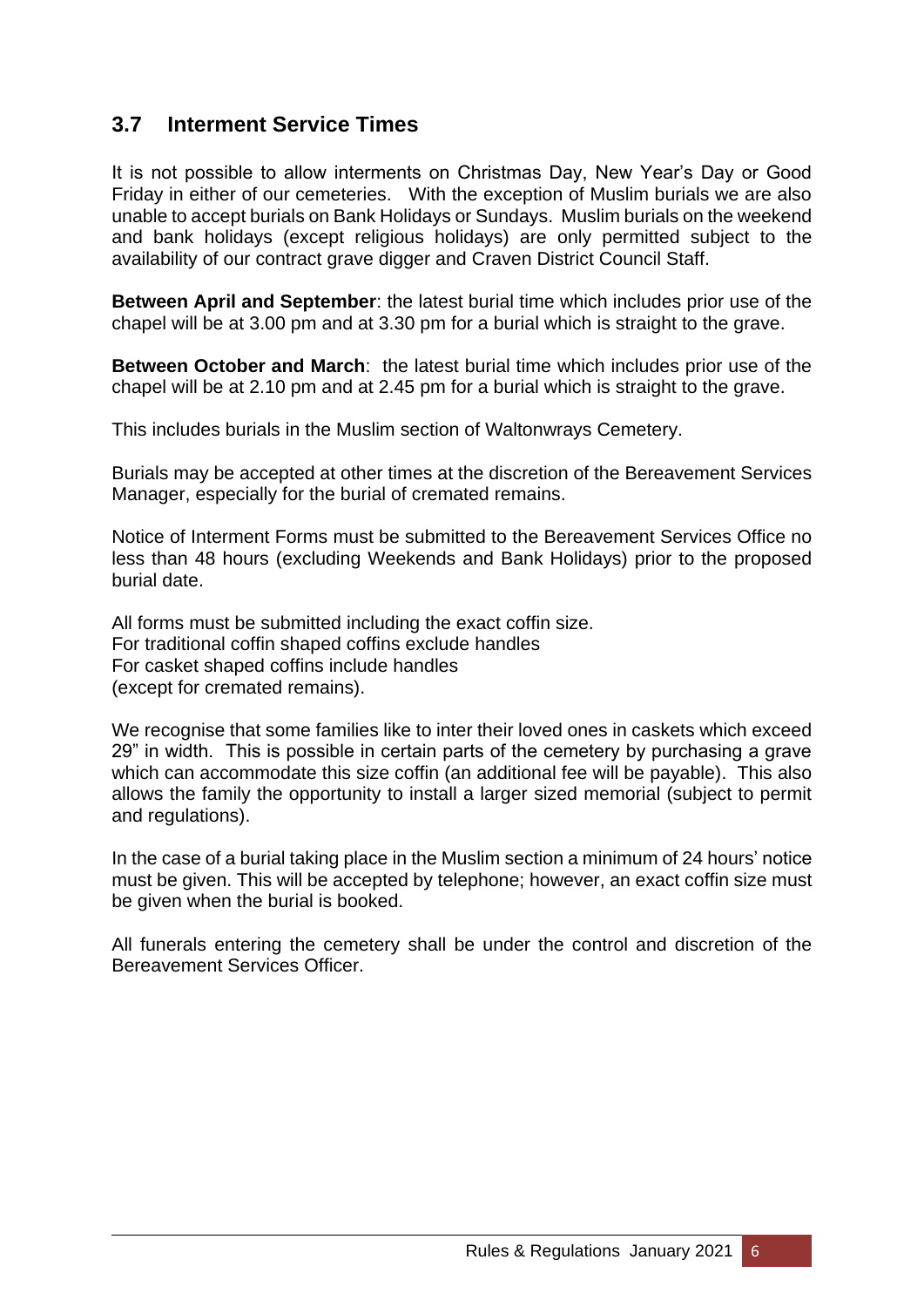#### <span id="page-6-0"></span>**3.8 Certification**

A burial will not be permitted unless the correct and adequate paperwork has been received at the Bereavement Services Office and inspected by the appropriate officer. This also applies to official papers obtained from the Registrar of Births, Deaths and Marriages or the Coroner.

The Bereavement Services Manager must be informed of any bodies which have died from an infectious disease. An up-to-date list of infectious diseases is available from the British Medical Association.

#### <span id="page-6-1"></span>**3.9 Coffins**

A body will not be accepted for interment at the cemetery unless it is enclosed within a suitable coffin, this can include cardboard, wool, wicker, bamboo coffins. Homemade coffins will be accepted with prior approval from the Cemetery Office. All coffins must have suitable handles and a nameplate. Any other request must be agreed and authorised by the Bereavement Service Office.

Any coffin entering the cemetery must bear a nameplate or other suitable form of identification and must include the name of the deceased.

It is the responsibility of the Funeral Director or the person conducting the funeral to ensure that enough people are available to assist in the transporting of the coffin to the graveside and assist with its lowering into the grave.

A coffin will not be permitted to be buried less than 3ft below ground level. However, where the Bereavement Services manager considers the soil to be of suitable character, a coffin can be buried not less than 2ft below the level of any adjoining ground, as long as the coffin is made of perishable materials.

Every coffin placed in a vault must be covered and sealed with concrete slabs of not less than 50 mm (2 inches) in thickness and entombed in such a manner to make the vault airtight.

#### <span id="page-6-2"></span>**3.10 Grave maintenance and aftercare**

Deeds of Grant for graves are granted for 1, 2 or 3 coffin interments (Maximum 2 interments at Ingleton Cemetery) plus cremated remains. Graves in the Muslim section are for one interment only.

Every full sized grave can accommodate up to 8 sets of cremated remains. Once a set of cremated remains has been interred in the grave, the grave will be deemed to be full for the interment of coffins.

After burial all graves will be tidied and left in an acceptable condition by the grave digging contractor. The levelling of graves during the period of settlement will be carried out by Craven District Council on a regular basis.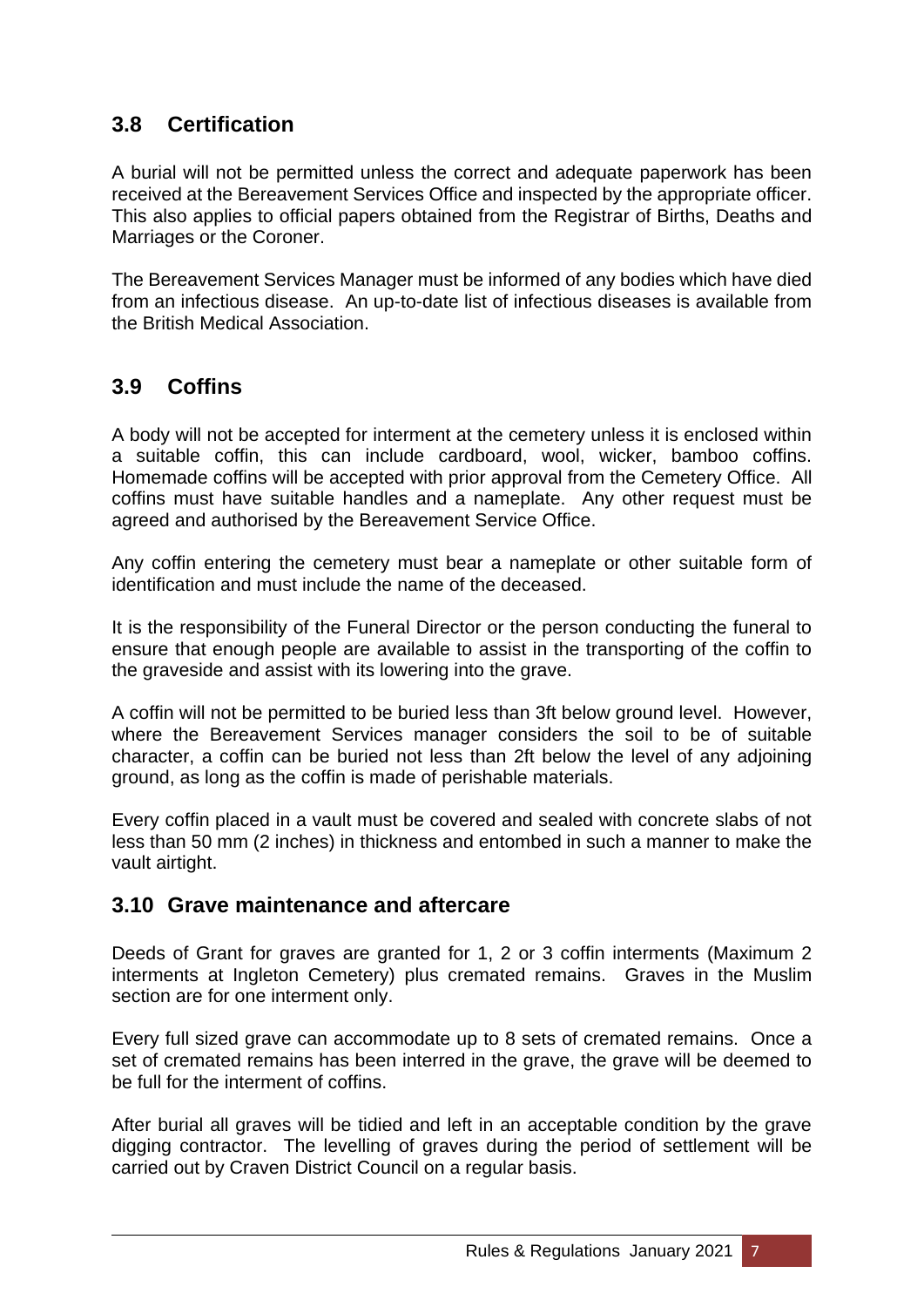The Council will undertake the seeding (depending on the time of year) and maintenance of lawn areas, for which no cost will be incurred to the owner of the Right of Burial.

#### <span id="page-7-0"></span>**3.11 Grave Sizes**

A standard size grave will accept a coffin to the maximum width of 29". If a coffin exceeds this size for a subsequent interment every effort will be made to accommodate the burial (excluding the use of caskets). There may be a surcharge for the interment.

The interment of a coffin/casket exceeding 29" will necessitate the purchase of a larger sized grave in order to accommodate the coffin/casket and will be subject to a surcharge.

#### <span id="page-7-1"></span>**3.12 General information relating to graves and cemeteries**

Fences, enclosures, unofficial kerb surrounds, border stones or chippings are not permitted on any grave space including the Gardens of Rest, in any section of either Waltonwrays or Ingleton Cemeteries.

Articles such stone chippings, glass containers, windmills, wind chimes, other ornamental artefacts and plastic or metal surroundings are not permitted.

Raised mounds or turfed banks will not be permitted on any graves, except for the Muslim section in Waltonwrays Cemetery.

The Council has the right to remove any items from any grave which may interfere with the grounds maintenance of that area, after serving notice to the registered grave owner. Any items deemed to be causing an immediate hazard; danger or offence will be removed immediately without notice.

All brick, stone, or other work in or around vaults or graves shall be furnished and erected at the approval by the Council in the form of a permit and must be installed by a registered Memorial Mason, at the cost of the owner.

A coffin or cremated remains shall not be interred in any grave without the consent in writing of the owner/applicant of the Right of Burial and with authority of Craven District Council, whose designated officer must be in attendance.

Human remains shall not be scattered in or over a place in the cemetery grounds unless the area is designated for such practice, and has been authorised by the Bereavement Services Office and with a designated officer in attendance.

All burials and interments shall take place in accordance with statutory requirements laid down in the Local Authorities Cemeteries Order 1977 and any other subsequent legislation that comes into force.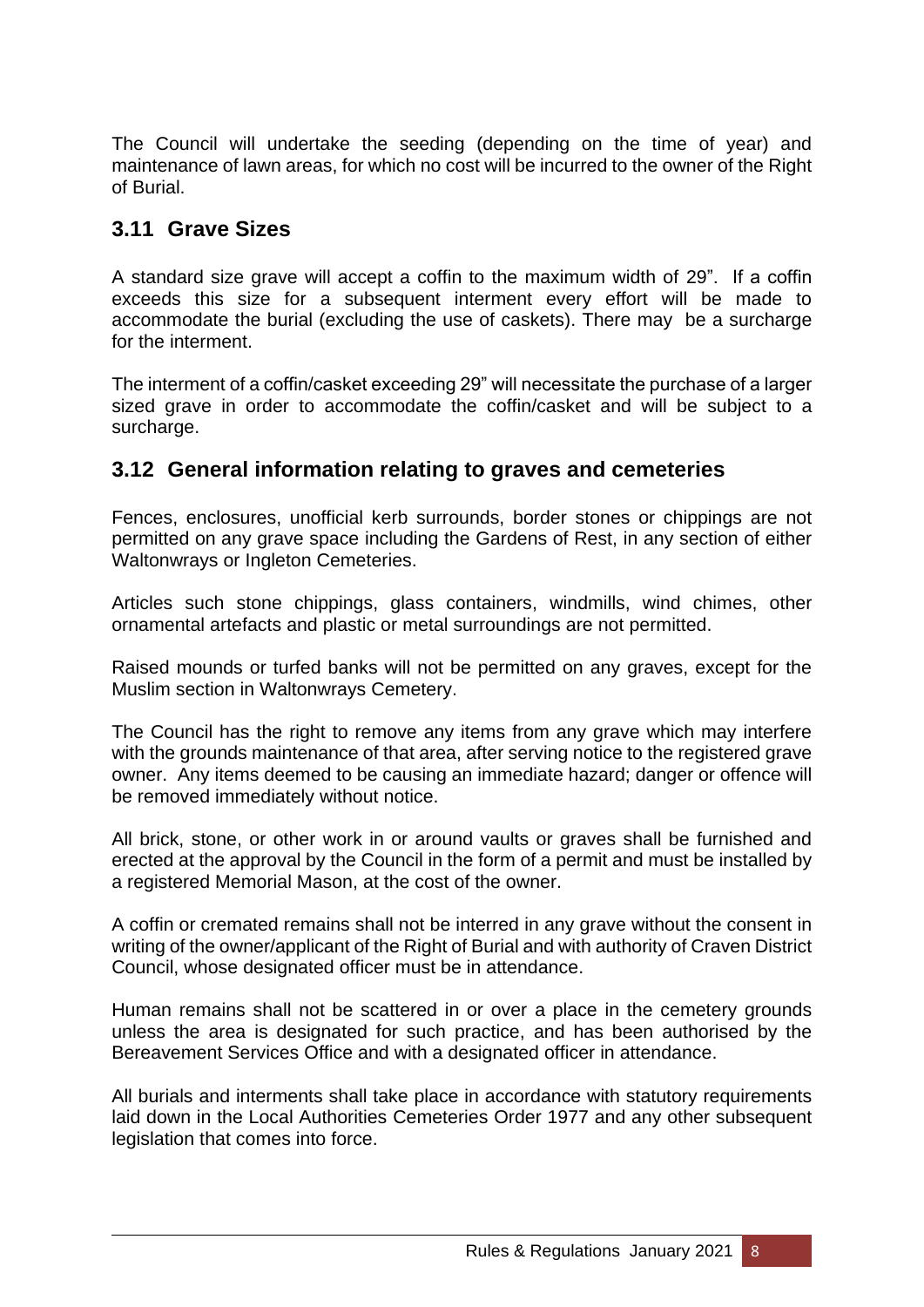The Register of Burials shall at all reasonable times be available for inspection by any person free of charge. The Council may charge such fees as they think appropriate for searches made by them, and provision of certified copies of entries in a Register of Burials or Record of Disinterments.

A body or cremated remains shall not be removed from any grave or vault in any of the Council's cemeteries without licence of the Secretary of State or faculty from the Church of England Bishop of Diocese in which the cemetery lies.

No remains other than human may be accepted under any circumstances.

Children under 14 years of age must be accompanied by a responsible adult.

All vehicles that have access into a cemetery must precede no more than 5 mph and adhere to the notices displayed in the grounds. No parking shall be made on any grass verge, or grave or any area designated as burial ground.

No person is allowed to distribute business cards or advertising matter within the cemeteries.

The Council does not allow any gratuities to be received by any of their employees.

Due to our commitment to biodiversity and environmental best practice we politely request that balloons, Chinese lanterns or anything similar are not placed or released within our cemeteries. Items such as this are proven to cause damage to wildlife, and litter the local area.

We also discourage the use of single use plastics and politely request that all flowers left within our cemeteries and memorial gardens are left without the plastic coverings.

#### <span id="page-8-0"></span>**3.13 Memorials**

All private graves and vaults including their monuments, memorials and grave stones must be kept in good repair by the owner, in accordance with the Rules and Regulations Governing Memorials where applicable.

All grave memorials will be inspected on a regular basis by the Council to check their stability and the Council will make every attempt to contact the memorial owner before any works are carried out. Where a headstone or memorial is found to be potentially dangerous, the Council has the right to make it safe immediately before contacting the owner in accordance with the Local Authorities Cemeteries Order 1977, Article 3. The Rules and Regulations Governing Memorials give full details on the approved methods of memorial maintenance.

The "Right to Erect" a new memorial or grave stone on a grave will be subject to a 30 year agreement, which can be extended at anytime prior to expriy. The memorial will be inspected once every five years and any want of repair will be brought to the attention of the owner of the Right of Burial.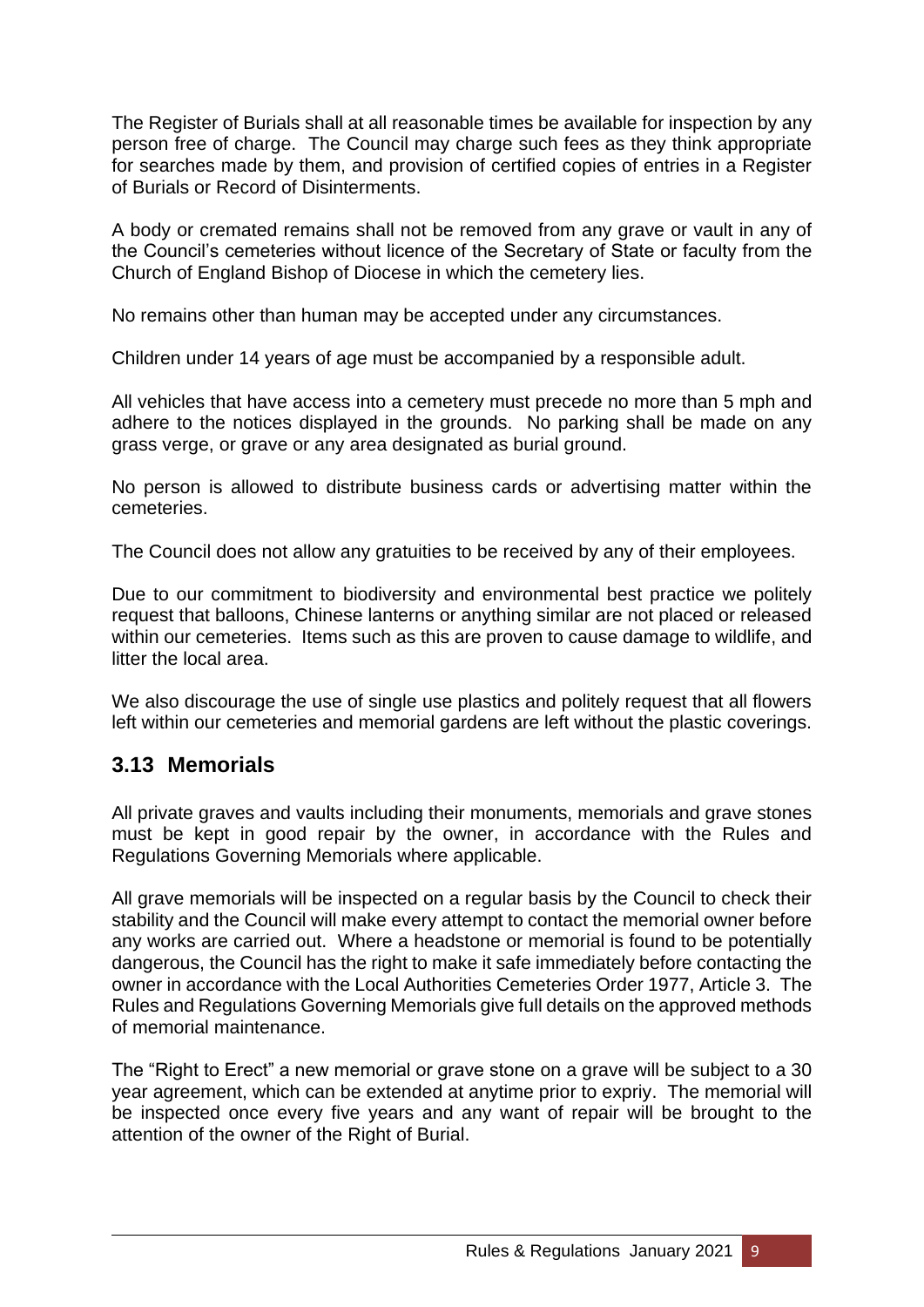On receipt of a notice identifying the hazard the owner of the Right will be expected to arrange for the necessary works of repair to be carried out using a monumental mason which is registered with the Council. If the necessary works are not completed within the timescale specified by the Council, the Council is entitled to serve a further notice terminating the owners Right to Erect.

The Rules and Regulations Governing Memorials are fully explained in a separate edition of these Rules and Regulations.

Any work in connection with the fixing or renovating of a memorial shall take place during the ordinary working hours of the cemetery. No work shall take place within the immediate vicinity of a grave where an interment is taking place until the funeral service is over and the mourners have completely dispersed.

#### <span id="page-9-0"></span>**3.14 Muslim burials**

The Council recognises the wishes of the Muslim community to bury their dead in accordance with their faith and practices and the following regulations governing burials have been made in consultation with the local Muslim community representatives.

The Muslim community may bury their dead in a shroud and/or remove the coffin lid at graveside if so desired provided that:

The body is conveyed to the graveside in suitable enclosed coffin or container suitable for burials (biodegradable) which must bear a visible nameplate with states the deceased name; this will be checked at the graveside by a Craven District Council officer before the actual burial can take place.

The shrouded body shall not be visible or removed from the coffin or container until all mourners have assembled around the graveside for the service, so as to obscure the body from public view.

Cemetery staff or others employed by the Council shall not be required to come in contact with the body at any time.

In order to satisfy the Public Health (Control of Diseases) Act 1984 the body of a person dying from a notifiable disease will not be permitted to be handled, transported or buried unless enclosed in a coffin.

A stock of graves will be prepared ready to facilitate the burial as soon as possible after death.

All graves are prepared in such a way that the body will face Mecca.

The Cemetery staff will level the grave after settlement and if requested will mound the grave to a height of 6 inch above the surrounding land.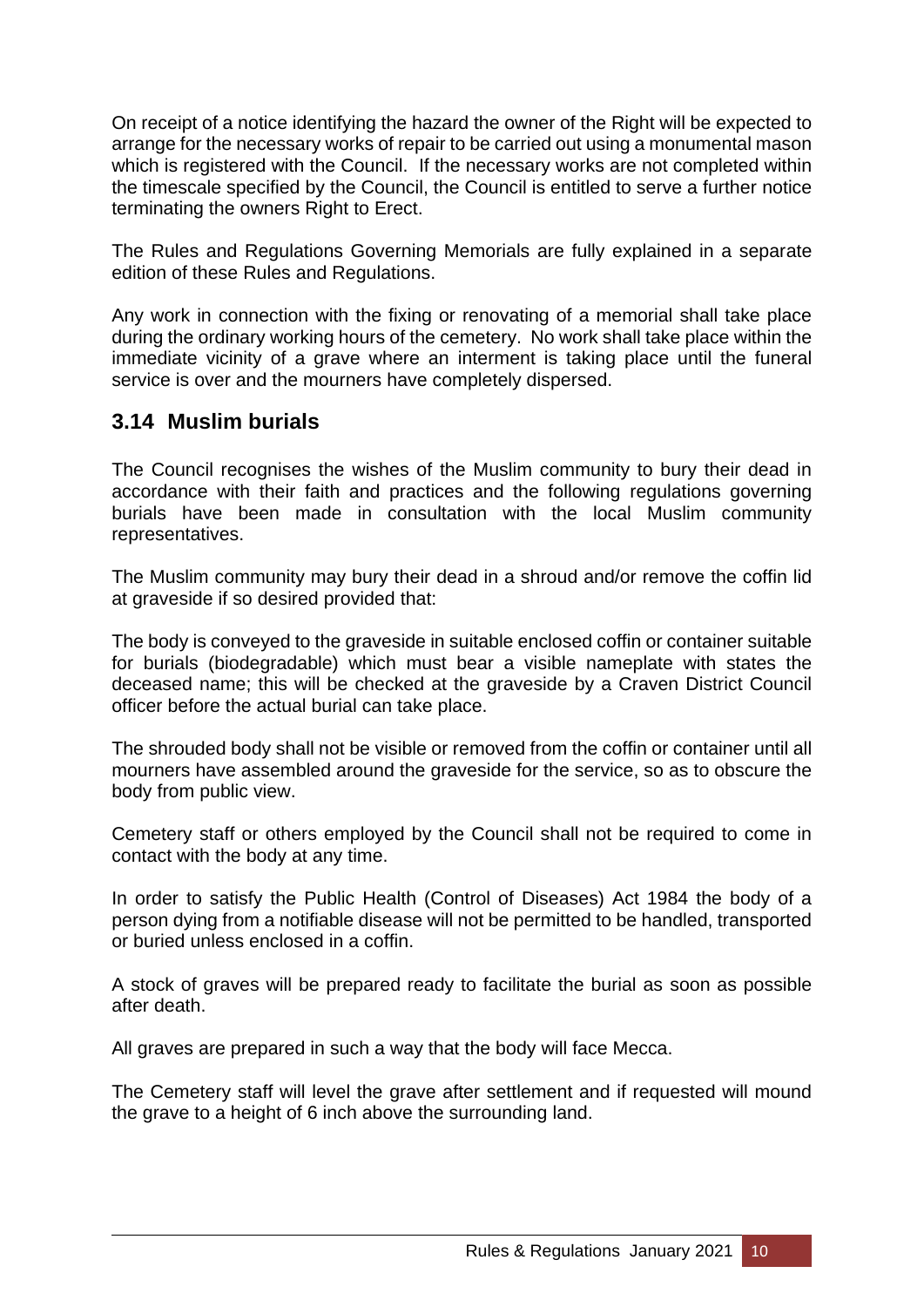# <span id="page-10-0"></span>**4 CREMATORIUM SERVICE**

#### <span id="page-10-1"></span>**4.1 Introduction**

The Crematorium is located within the grounds of Waltonwrays Cemetery and incorporates the memorial gardens and the Book of Remembrance Chapel. The Crematorium is located at:

Skipton Crematorium Carleton Road **Skipton** North Yorkshire BD23 3BT

Telephone Number: 01756 796118 Email: [bereavementservices@cravendc.gov.uk](mailto:bereavementservices@cravendc.gov.uk) Web: [www.cravendc.gov.uk/bereavement](http://www.cravendc.gov.uk/bereavement)

#### <span id="page-10-2"></span>**4.2 Book of Remembrance**

The Book of Remembrance is opened and on display every day of the year:

9.00 am – 4.00 pm daily including weekends, Bank holidays and Christmas day.

The books can be viewed on line at any time by visiting: [www.remembrance-books.com/skipton/book-of-remembrance](http://www.remembrance-books.com/skipton/book-of-remembrance)

#### <span id="page-10-3"></span>**4.3 Cremation Service Times**

Cremation services are conducted between the following times:

Monday to Friday 8.40 / 8.50 am Drop off only (no service) 9.10 am Reduced fee Service 10.00 am  $-$  2.10 pm | Main Service Slots at 50 minute intervals 3.00 pm Premium service time 3.50 pm Additional service time (if requested)

Saturdays Open subject to availability

It should be noted that our service times are every 50 minutes – however, the time allocated for each funeral is strictly 40 minutes. This is to enable the cremation services during the course of the day to flow smoothly without converging on each another, and to preserve a personal atmosphere as much as is possible.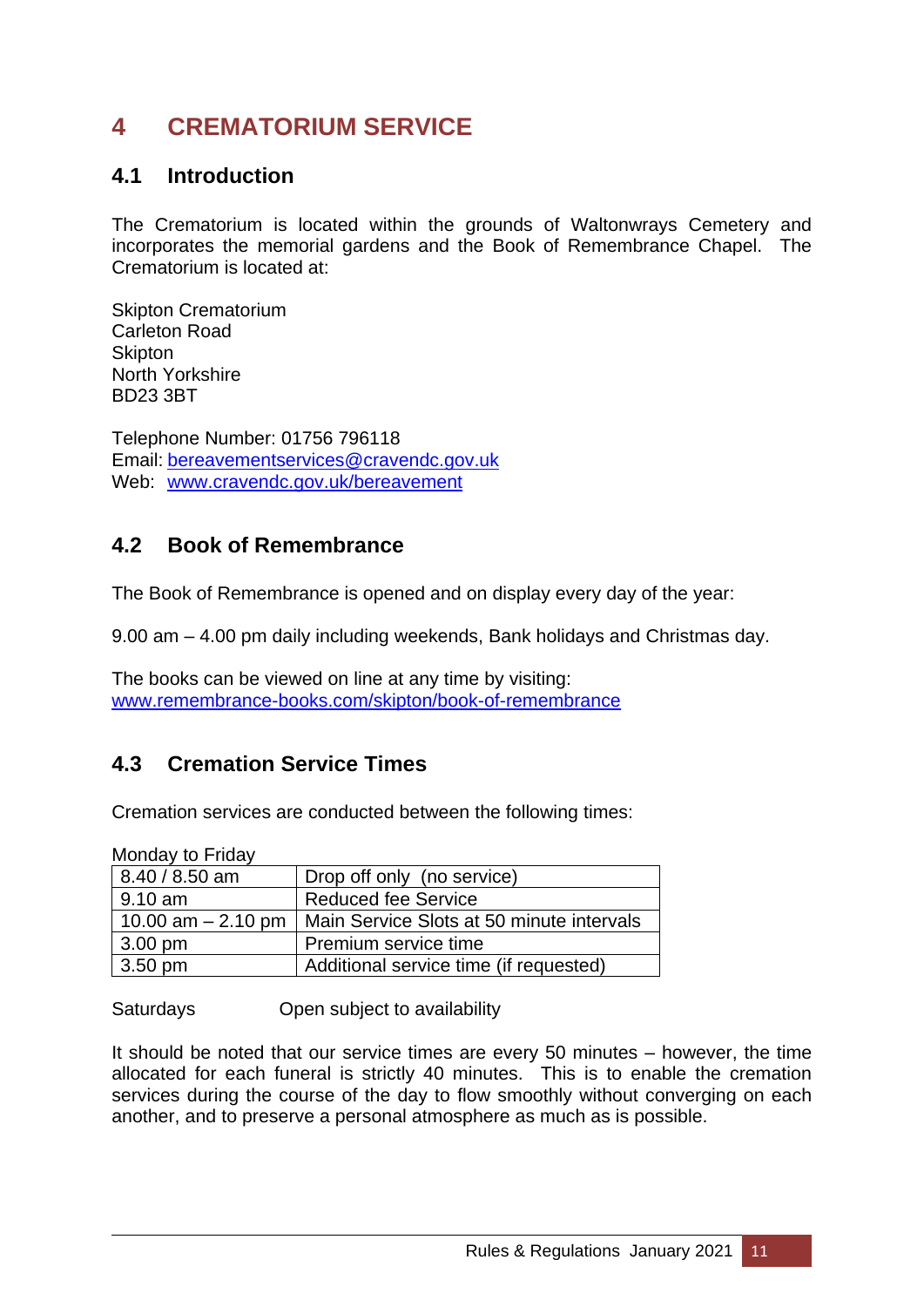Persons arranging and conducting funerals should note that the 40 minutes allocated for each service time includes suitable time to allow everyone to enter and leave the chapel as well as to hold the service. It would be advisable to ensure that those carrying out the service are aware that they are permitted approximately 20 minutes for the actual service time. Additional service times can be booked if required, at an extra charge.

We reserve the right to fine any Funeral Director whose funeral runs late and inconveniences the following service.

Our 8.40 am and 8.50 am service times are for the delivery of the deceased only; it is not possible for any usage of the chapel or for the family to attend.

The 3.50 pm service time is available during busy periods. It is not possible to request a same day cremation for this service time.

#### <span id="page-11-0"></span>**4.4 Held over Cremations**

In an attempt to be more environmentally friendly and reduce our carbon emissions Skipton Crematorium will not necessarily cremate the deceased on the same day as the cremation service. We have the right to hold over the cremation for up to 72 hours (however, we endeavour to always cremate the next day). If the family wish to have the cremation the same day the applicant must confirm this on the relevant paperwork. Craven District Council reserves the right to charge a surcharge for same day cremation requests.

#### <span id="page-11-1"></span>**4.5 Metal Recycling**

Craven District Council is a member of the Institute of Cemetery and Crematorium Management (ICCM) Metal Recycling scheme and sends the metal residues left from the cremation process for recycling in order to raise money for charity and to prevent the environmental impact of burying these remains.

Craven District Council can also include removed pacemakers in the same scheme.

It is essential that the consent of the Applicant for cremation is always sought and confirmed on the paperwork for each cremation.

The Applicant has the right to request the return of these metal residues.

#### <span id="page-11-2"></span>**4.6 Arrangements and Alterations**

Any instruction given by telephone relating to the initial funeral booking time will be received at the sole risk of the person giving such orders or instructions. The Council will not be responsible for any misunderstanding which may arise with regard to bookings given by telephone.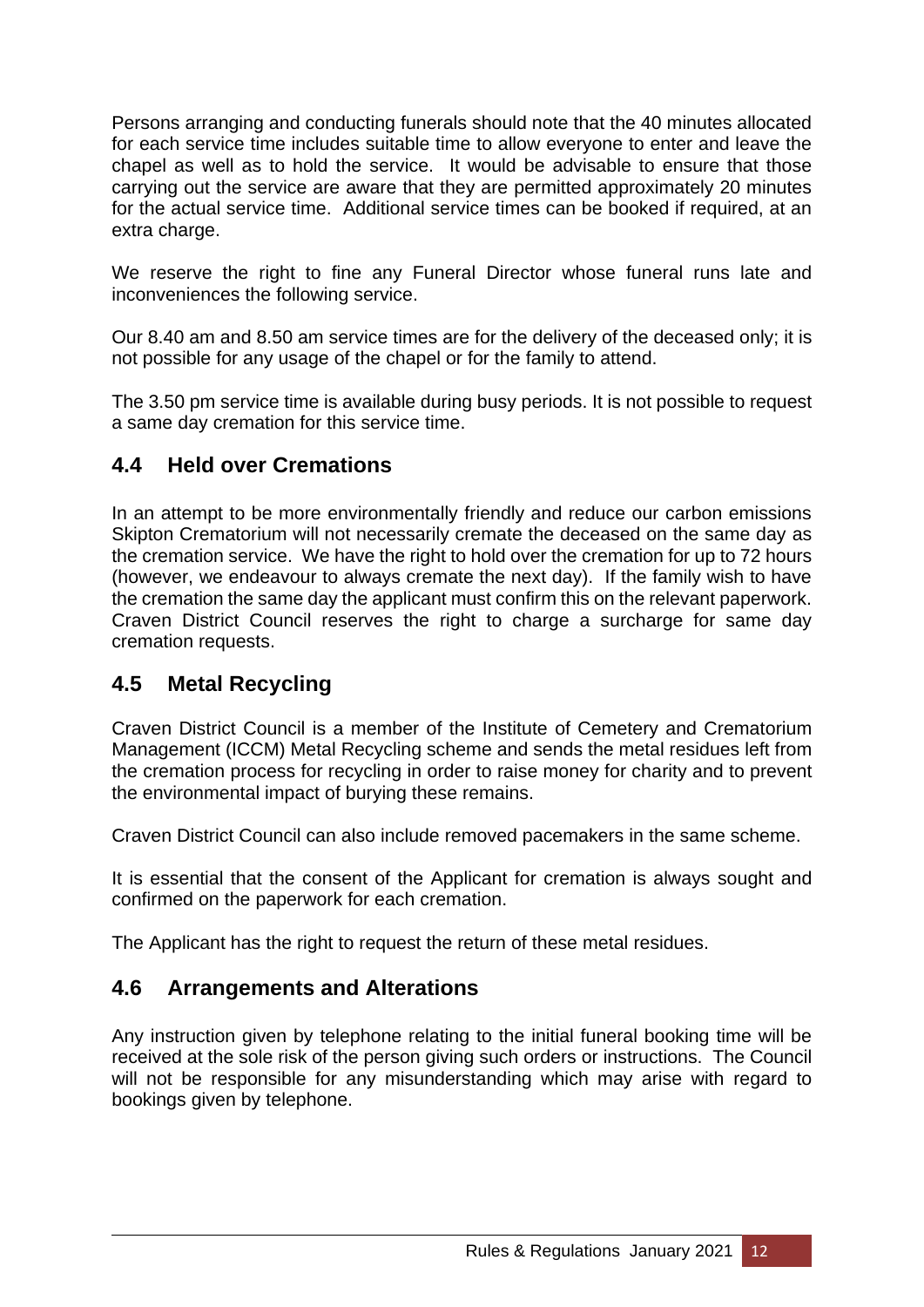Bookings can be made by Funeral Directors directly onto our computerised booking system. The Council takes no responsibility for any incorrect bookings made. booking confirmation can be obtained by telephoning the office. The booking system is available 24/7 to make bookings and to confirm bookings made.

The cancellation of a service may incur a charge in respect of any work which has been already carried out or completed. This will be at the discretion of the Bereavement Services Manager.

#### <span id="page-12-0"></span>**4.7 Certification**

A cremation will not be permitted unless the correct and adequate paperwork has been received at the cemetery office and inspected by the appropriate officer. This also applies to office papers obtained from either the Registrar of Births and Deaths or the Coroner.

All forms must be delivered to the Craven Bereavement Services office no later than 10.00 am two working days prior to the cremation taking place.

The Bereavement Services Manager must be informed of anybody who has died from an infectious disease. An up-to-date list of infectious diseases is available from the British Medical Association.

A cremation will not be permitted except on the written authority of the Medical Referee or their approved Deputies, who may in exceptional circumstances, decline to allow the cremation to proceed by providing a valid reason.

#### <span id="page-12-1"></span>**4.8 Coffins**

The maximum coffin dimensions for cremation are:

7'7" (2305 mm) Long 41" (1050 mm) wide 27" (700 mm) deep 47 stone (298 kilos) in weight

To ensure compliance with the Code of Cremation Practice and the Environmental Protection Act 1990 in respect of cremation, the following must be adhered to:

A coffin will not be accepted at the crematorium unless it is properly identified with the name of the deceased. Note: the nameplate on all coffins will be checked by the Bereavement Services Officer prior to the coffin entering the chapel.

The coffin must be made of wood or a wood by-product which, when placed in a cremator and subjected to the cremation process, is easily combustible and does not emit smoke, give off toxic gas or leave any retardant smears or drips after final combustion.

Cardboard, wicker, wool and bamboo coffins will be accepted for cremation.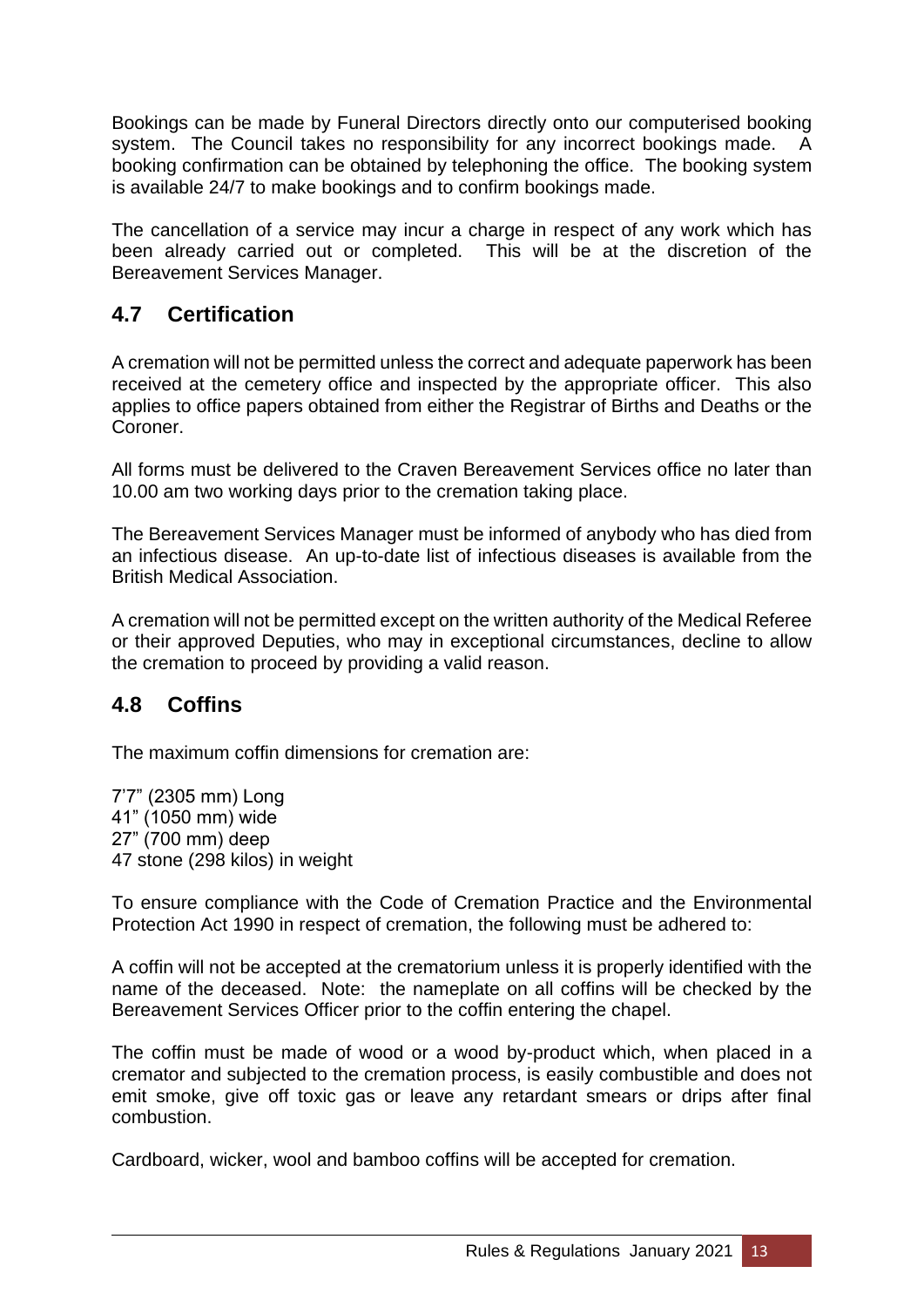Zinc or lead lined coffins will not be accepted for cremation.

Metal furniture or fittings shall not be used on a coffin for cremation. Metal of any kind shall not be used in the manufacture of such coffins except as necessary for its safe construction and then only metal of a high ferrous content will be used. Cross pieces must not be attached to the bottom of the coffin; wooden strips may be placed lengthways, should the floor of the coffin require reinforcement.

The coffin must be made of a suitable material which, when placed in a cremator and subjected to the cremation process, is easily combustible and which does not emit smoke, give off toxic gas or leave any retardant smears or drips after final combustion. Cardboard coffins should not contain chlorine in the wet strength agent (eg not using polyamidoamine-epichlorhydrin based resin (PAA-E).

The use of sawdust, cotton wool or newspapers must be avoided in the lining of the coffin. If circumstances require, suitable sealing material may be used but no rubber or polyvinyl chloride will be permitted and on no account must pitch or similar substances be used.

No other items are to be placed in the coffin without the express permission from the Bereavement Services Manager. This includes the cremated remains of another deceased person/animal. Funeral Directors must sign the agreement to the above before cremation will be accepted; failure to do so may result in the cremation being refused.

To comply with Health and Safety at Work Act 1974 coffins/caskets must not contain articles of a combustible nature which are likely to be of danger to an operator or may cause damage to the equipment. Examples of such items are pacemakers, aerosol containers, glass bottles, alcohol. Plaster casts must not be left on the body for cremation.

Failure to adhere to these regulations could involve the costs of any damage being invoiced back to the Funeral Director.

On arrival at the crematorium the Funeral Director or person taking charge of the funeral must supply adequate bearers to transport the coffin from the hearse to the catafalque.

Once the coffin is placed on the catafalque it becomes the sole responsibility of Craven District Council.

No portion of the coffin shall be removed following the committal service and it will be placed in the cremator exactly as it is received, except for the removal of the nameplate (after all checks have been completed) and flowers/items from the top of the coffin. Exceptions to this are in the use of a coffin cover which will be removed prior to cremation.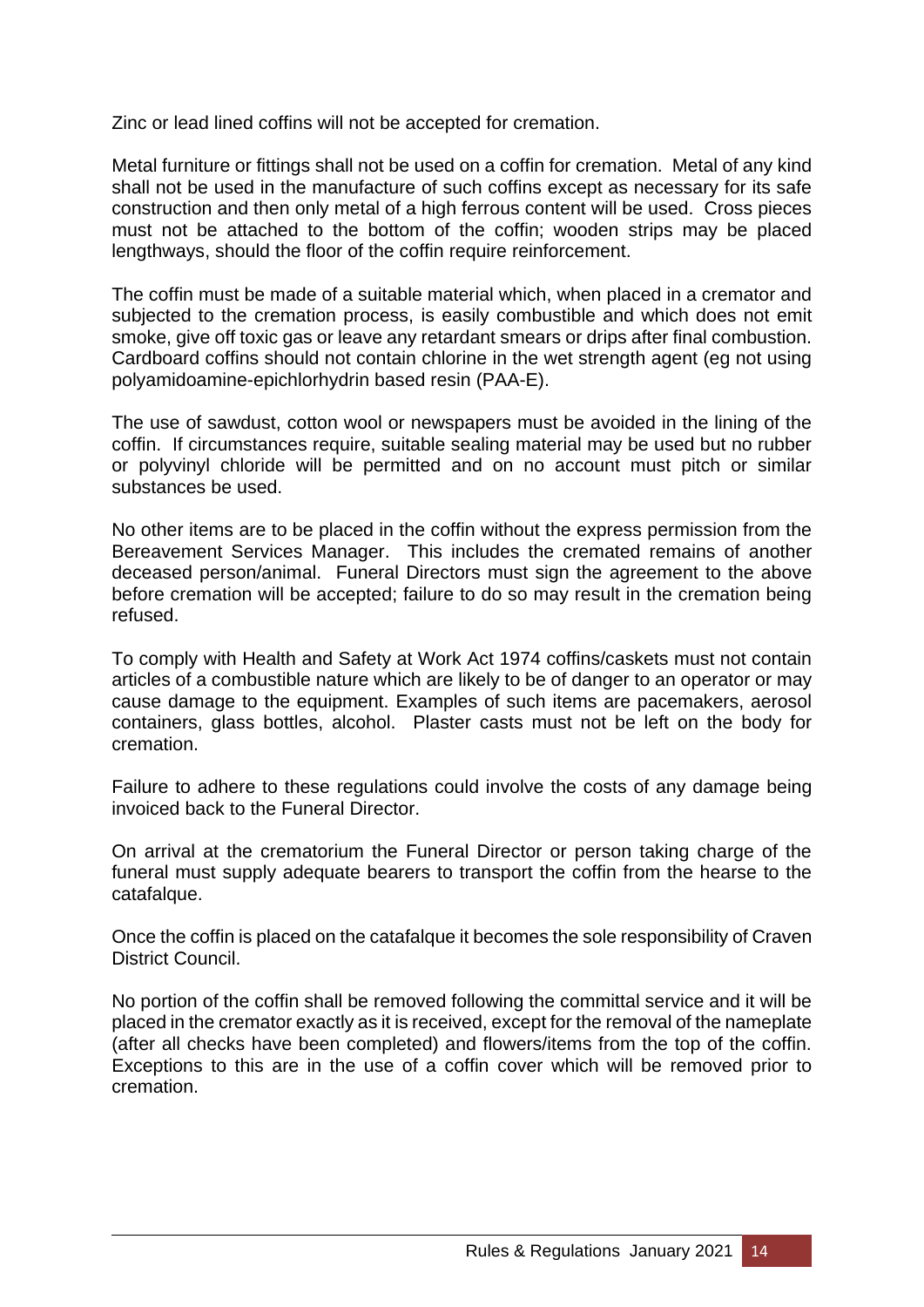#### <span id="page-14-0"></span>**4.9 Cremated Remains**

Under no circumstances will remains other than human remains be accepted.

The necessary forms will need to be completed and received at the Bereavement Service Office before any ashes are interred or scattered along with the original cremation certificate and the associated fee.

The scattering of cremated remains from another crematorium will not be undertaken without the correct certificate of cremation being submitted together with the appropriate completed paperwork and associated fee.

Cremated remains will only be released to either the Funeral Director, the original Applicant for Cremation or his/her appointed representative. If the Applicant or representative of the Applicant for Cremation collects the remains, a letter from the Applicant confirming this is required together with one form of identification of the person collecting them needs to be produced. These should be shown to the Bereavement Officer prior to the release of the cremated remains. This procedure is to avoid cremated remains being collected by unauthorised persons, which can be the case when there are disputes within families.

Cremated remains will only be released from the crematorium in either a biodegradable container, polytainer, or wooden casket supplied by the Council or by a Funeral Director, which must bear the appropriate identification (ie name). Caskets and urns with a loose piece of paper attached for identification purposes will not be accepted.

Except as provided for in the above Regulations the cremated remains may be retained at the crematorium for a period of four weeks. After this the Council will consider charging a prescribed fee and reserve the right to scatter the cremated remains at the discretion of the Bereavement Services Manager.

#### <span id="page-14-1"></span>**4.10 Crematorium – General**

No person will enter the room which houses the cremators (crematory) without express permission and a Bereavement Services Officer being present.

Any person may inspect the crematorium during officer hours, permission for which will be granted by the Bereavement Services Officer, who will make an appointment to meet those wishing to inspect the crematorium. A witnessing of a cremation can also be requested.

A body shall not be removed from the crematorium after the service of committal unless for lawful purposes, in which case the Applicant for Cremation will be given prior notification.

With the exception of the cremation of a mother and her baby, only one coffin shall be cremated in a cremator at any one time in accordance with the Code of Cremation Practice, a copy of which is available from the Bereavement Services Officer. Craven District Council will abide by the Code of Cremation Practice.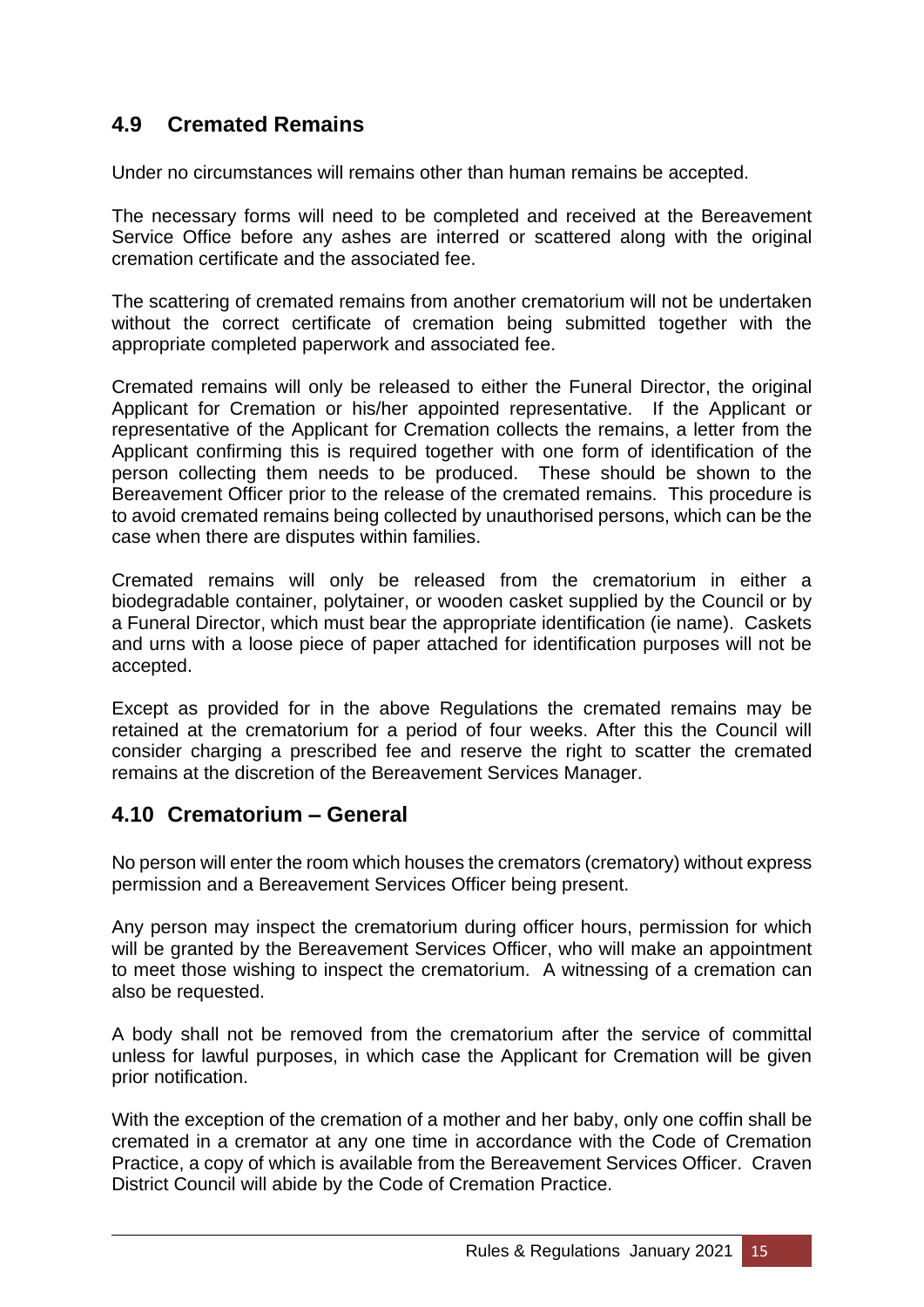#### <span id="page-15-0"></span>**4.11 Cremation Memorialisation**

Only memorialisation approved by the Council will be permitted in the crematorium grounds.

Any type of memorialisation in any part of the grounds which has not been approved by the Council will be removed without notice.

Personal crosses, wind chimes, photographs and cards left in any area of the crematorium grounds will be removed without notice.

All visitors to the gardens are reminded that the staff have a duty to keep the gardens tidy and preserve its beautiful appearance. The staff are therefore instructed to remove any figures, plants, wind chimes, unofficial vases or any other type of unauthorised memorialisation which may have been placed independently in the garden.

We believe that keeping the gardens in a clean and well-ordered condition is the best mark of respect we can give and ask that all visitors to the crematorium help us maintain this standard.

Any items removed will be stored in the Bereavement Services Office for a period of 6 months, from where they may be collected if desired. Plants and flowers (apart from silk) which have been removed will be disposed of immediately.

Due to our commitment to biodiversity and environmental best practice we politely request that balloons, Chinese lanterns or anything similar are not placed or released within our cemeteries. Items such as this are proven to cause damage to wildlife and litter the local area.

We also discourage the use of single use plastics and politely request that all flowers left within our cemeteries and memorial gardens are left without the plastic coverings.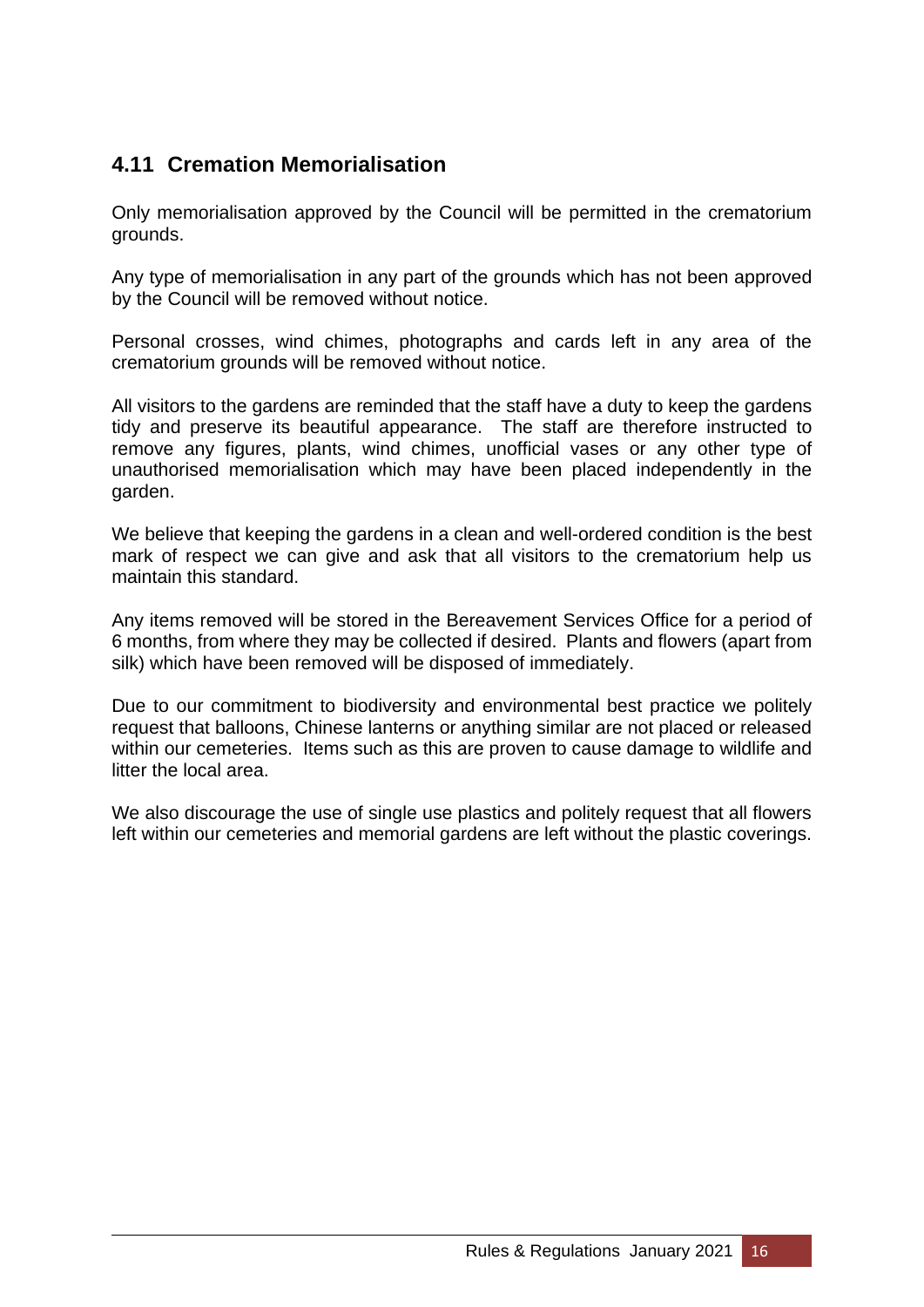# <span id="page-16-0"></span>**5 CEMETERY AND CREMATORIUM - GENERAL REGULATIONS**

Any unsightly or objectionable article shall not be allowed and the Bereavement Services Manager shall be at liberty to remove any article which is broken, has become unsightly or in their opinion objectionable, which includes any flowers which have withered or are dead. The Council reserve the right to either level and seed or turf any graves within the cemeteries in order to improve the appearance of the grounds.

Graves which become neglected may be repaired or kept free from weeds by the Council; the cost of such work shall be repaid to the Council by the grave owner before the next interment is allowed to take place within that grave.

No person shall intentionally obstruct any Officer of the Council in the proper execution of their duties.

No person shall intentionally obstruct any other person in proper use of the grounds or behave so as it give reasonable justification for annoyance to other persons.

Photographs for personal use is permissible however, we do ask that anyone taking photographs respect the wishes and privacy of others. All photographs and video filming or interviewing within the cemetery and crematorium by persons involved in public service progress shall first be given consent from the Council. Persons involved in campaigning purposes are required to give period notification to the Council of their intentions. Leaflets left in any communal area, including the Book of Remembrance chapel will be removed.

Any officer of the Council or a Police Officer may remove any person offending against any of the Rules and Regulations within the grounds.

Vehicles and their contents are left in the grounds at the owner's risk. Vehicles must not exceed 5 mph in the cemetery grounds and must park where indicated. The Bereavement Services Manager has the power to exclude any vehicle that is considered unsuitable.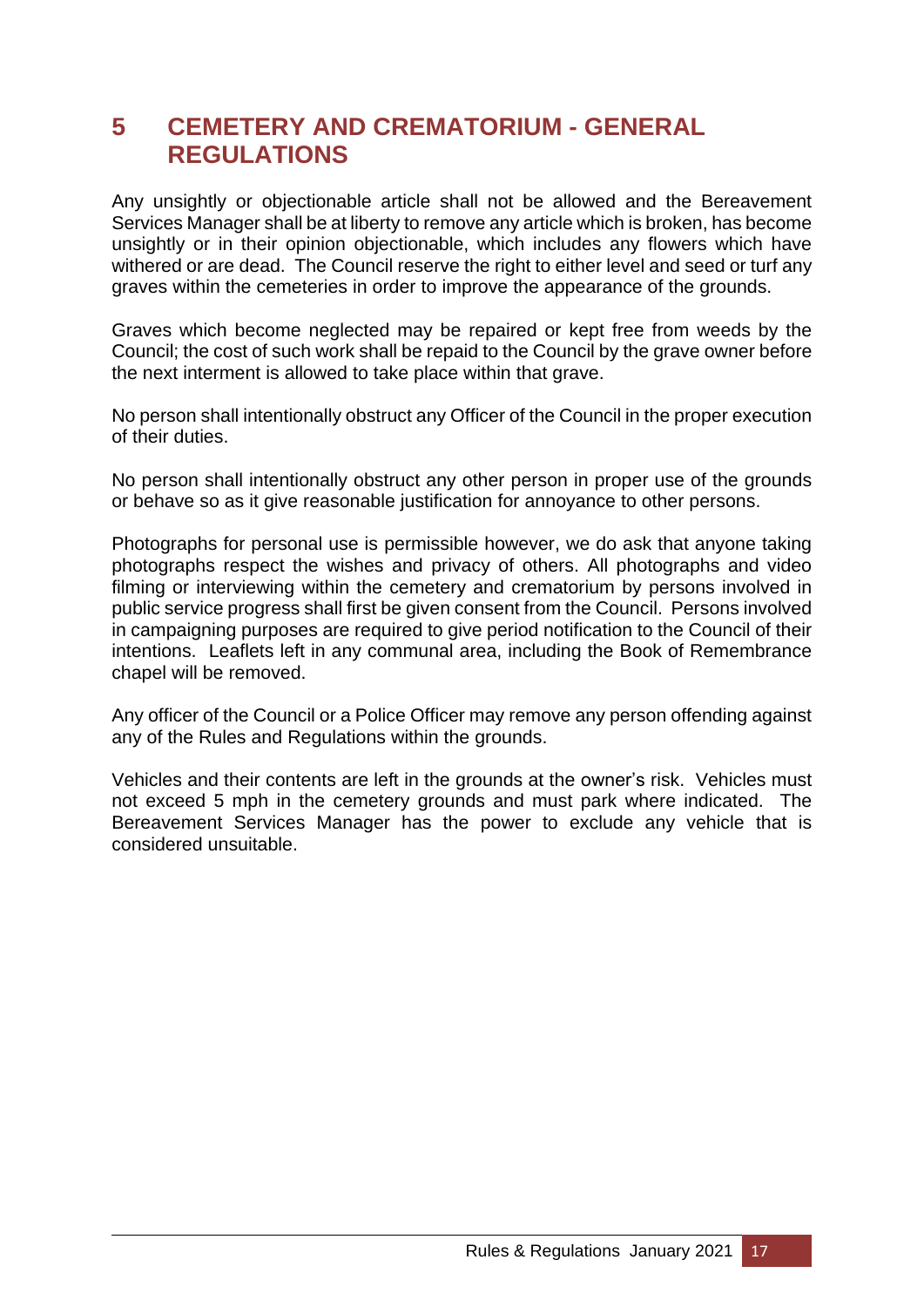# <span id="page-17-0"></span>**6 FEES AND CHARGES**

Fees and Charges are payable to the Council. In most cases a Funeral Director will be invoiced directly for all associated costs for both cremations and burials. Payments by the general public can be made either via cheque or card payments.

A copy of the current fees and charges are available from the internet or from the Bereavement Services Office.

Members of the public have the opportunity to purchase the Exclusive Rights of Burial, and certain memorialisation options via a 12 monthly instalment plan without an additional charge, details of which can be obtained from the Bereavement Service Office.

### <span id="page-17-1"></span>**7 GROUNDS MAINTENANCE**

Craven District Council contracts out the grounds maintenance of the two cemeteries in its care, these being Waltonwrays and Ingleton Cemeteries.

The contractor is instructed to cut the grass on a fortnightly basis to ensure the cemeteries are kept in as high a standard as possible.

Other work within the cemeteries, ie gardening, litter picking, general upkeep is undertaken by staff working in Bereavement Services.

Bereavement Service staff will remove Christmas wreaths and funeral flowers after a dignified length of time has lapsed.

A thorough tree maintenance regime is in place, when required this work is contracted out to a third party.

To help maintain the cemetery to a high standard all visitors are asked to keep the cemetery clear from rubbish and remove dead flowers from graves etc.

Fences, enclosures, unofficial kerb surrounds, border stones or chippings (unless confined in official kerbed graves) are not permitted on any grave space including the Gardens of Rest, in any section of either Waltonwrays or Ingleton Cemeteries. Articles such as stone chippings, glass containers, windmills, wind chimes, other ornamental artefacts and plastic or metal surrounds are also not permitted as they can be a potential health and safety concern to visitors and staff working in the cemetery also they can hinder maintenance.

We politely ask that flowers are left without the plastic coverings as this can litter the cemetery and pollute the environment.